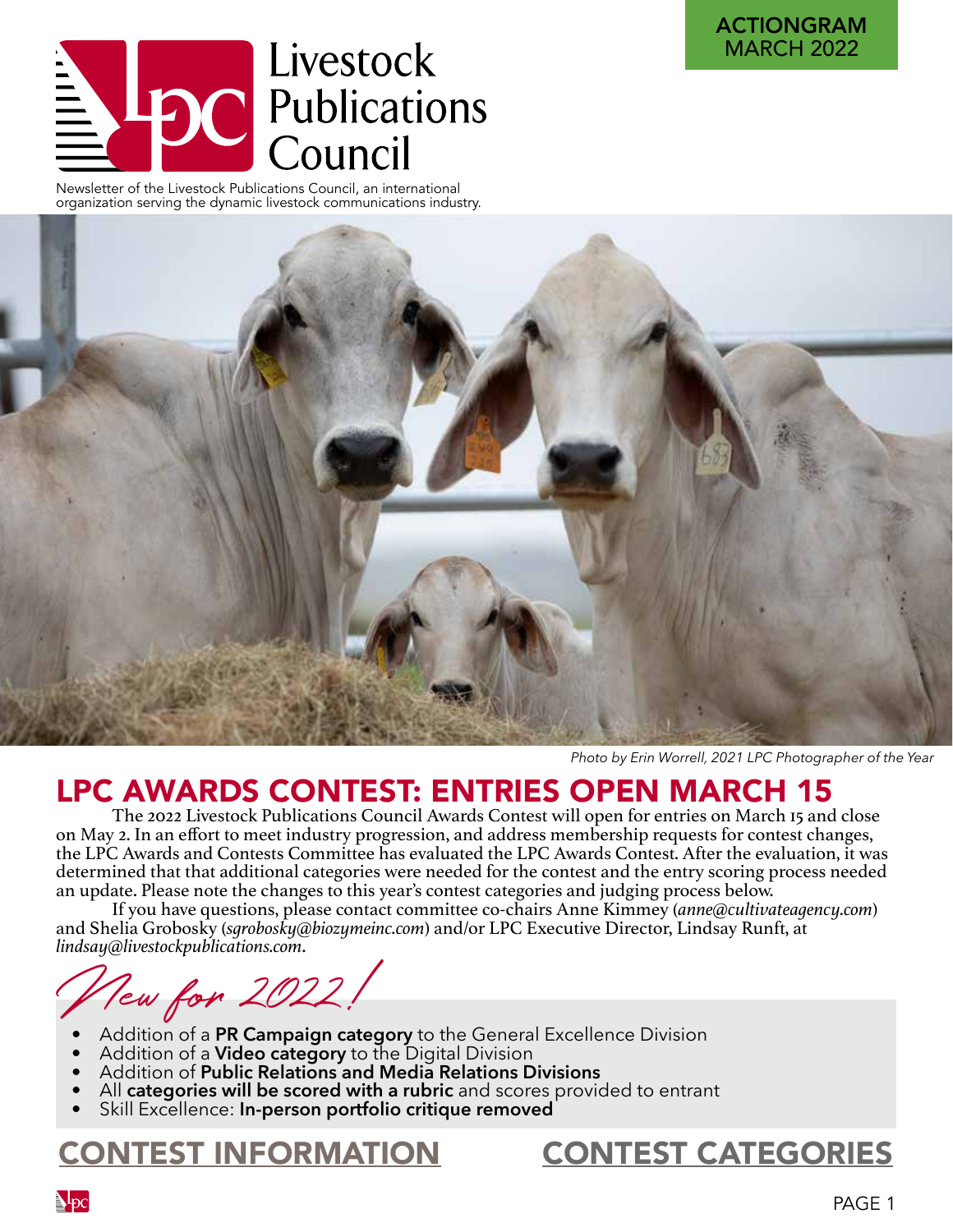From the President



#### SPRING BRINGS OPPORTUNITY

Spring is just around the corner! As with most people this year has been a crazy one so far. Everyone is back traveling and going to industry events. It's exciting to catch up with people in person, not just Zoom.

Speaking of in-person events, we are so excited to gather in Raleigh, NC for Ag Media Summit, July 16-20. Registration is now open, so get your plans made and hotels booked. Remember as you make your travel plans, get there in time for the world-famous AMS Welcome Par-tee on Sunday evening. For those who have been to this event in the past you know it's a "can't miss" and for those who haven't – don't miss out! This year we're going to get our golf on and meet on the green for this year's event sponsored by John Deere.

The AMS Welcome Party, and the entire conference, is made possible with the support of our terrific sponsors. Sponsorship opportunities are still

available, and you can find out more about it [here.](https://agmediasummit.com/sponsorships/) Please share these opportunities with anyone in your network. The more sponsorships we receive the lower we can keep costs for our attendees.

Make sure to take look at the program schedule. With more space at the convention center, this year we have the opportunity to offer additional educational tracts. Design, writing, photography, PR, social media, freelance, and professional development, just to name a few. And NEW this year…InfoGather sessions in InfoExpo. These are 20-minute sessions where you'll get insight on product launches, new technology, innovations and more!

While you're taking care of the logistics for AMS, don't forget to renew your LPC dues! Dues renewal is available starting April 1st. There are many professional and personal benefits of being an LPC member. For me, it's been a journey of not only gaining new skills and expanding my professional network, but also developing lifelong bonds and friendships. When I attended my first AMS in Oregon, I never thought my LPC journey would result in becoming president of this great organization! It's been an honor to serve in this role and I'm grateful to LPC and all of you for the opportunity.

My sincere thanks and gratitude to the AMS planning committee. They tackle everything from hotels to schedules to speaker logistics. It's always challenging with so many details and moving parts to plan a conference like this, but now especially coming off COVID and the unknown. My hats off to this fantastic group for putting together an educational and fun experience.

I look forward to seeing everyone in Raleigh, NC this summer! — Molly



*WWW.AGNEWSWIRE.COM*



**2022 MEMBERSHIP RENEWAL PERIOD**<br>APRIL 1 – JUNE 1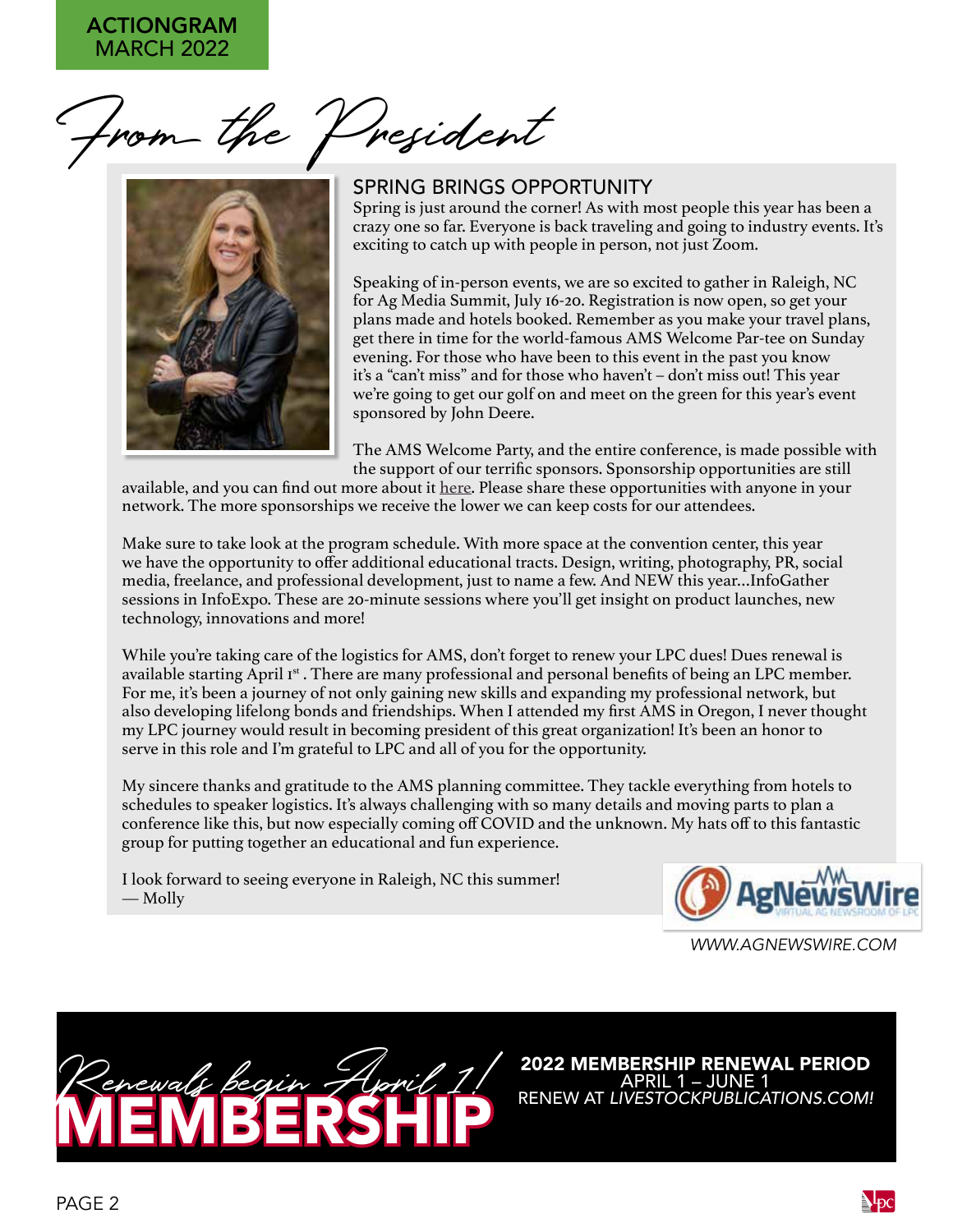

# AMS REGISTRATION NOW OPEN!

Join us for the 24<sup>th</sup> annual Ag Media Summit in Raleigh, North Carolina, July 16-20! This event is like no other in our industry — where like minds come together to learn, network, tour and connect.

#### 5 REASONS TO ATTEND #AGMEDIASUMMIT2022

- Sharpen skills through break-out sessions
- Network with industry peers

• Learn about North Carolina's agriculture industry during preconference tours

• Connect with companies and listen in on the new InfoGather sessions in the InfoExpo tradeshow

• Recognize ag media's best and brightest at the closing banquet

Don't miss your chance to get "on point" with your skillset and network of career peers. Register for Ag Media Summit today! Early bird rates end June 1.

#### ABBREVIATED SCHEDULE

*With 6 tracks of concurrent sessions across 2 days of education, Ag Media Summit offers over 30 hours of instruction on all things ag media. You'll hear from industry experts, gain story ideas, and leave energized and equipped for excellence.*

#### **SATURDAY – JULY 16, 2022**

*Two pre-conference tours* North Carolina: From Farm to Fork Where City Meets Country – Agriculture in Food, Drink, and Tourism

#### **SUNDAY – JULY 17, 2022**

LPC, ACN, PIF Leadership and Board Meetings Exhibitor Move In AMS Famous Welcome Par-tee, *sponsored by John Deere*

#### **MONDAY – JULY 18, 2022**

Exhibitor Set Up Breakfast and Opening General Session with a Keynote Education Block 1: Sessions on design, freelance, photography, PR, social media and writing Education Block 2: Sessions on design, podcasts, photography, PR, social media and writing Student Success Luncheon Education Block 3: Sessions in design, podcast, photography, PR, social media and writing Education Block 4: Sessions in design, podcast, photography, PR, social media and writing InfoExpo Grand Opening & Reception

#### **TUESDAY – JULY 19, 2022**

Breakfast with Exhibitors in InfoExpo Newsmaker Panel – Climate Change & The New Reality Education Block 5: Sessions in Design, Freelance, and Professional Development **NEW!** InfoGather Sessions in the InfoExpo (20-minute super sessions) Lunch in the InfoExpo Cocktail Reception and AMS Closing Banquet with Awards Ceremony

# **MAKE CONNECTIONS THAT REACH EVERY CORNER OF THE AGRICULTURAL COMMUNICATIONS IN**

SPONSORSHIP OPPORTUNITIES AVAILABLE AT *AGMEDIASUMMIT.COM* 





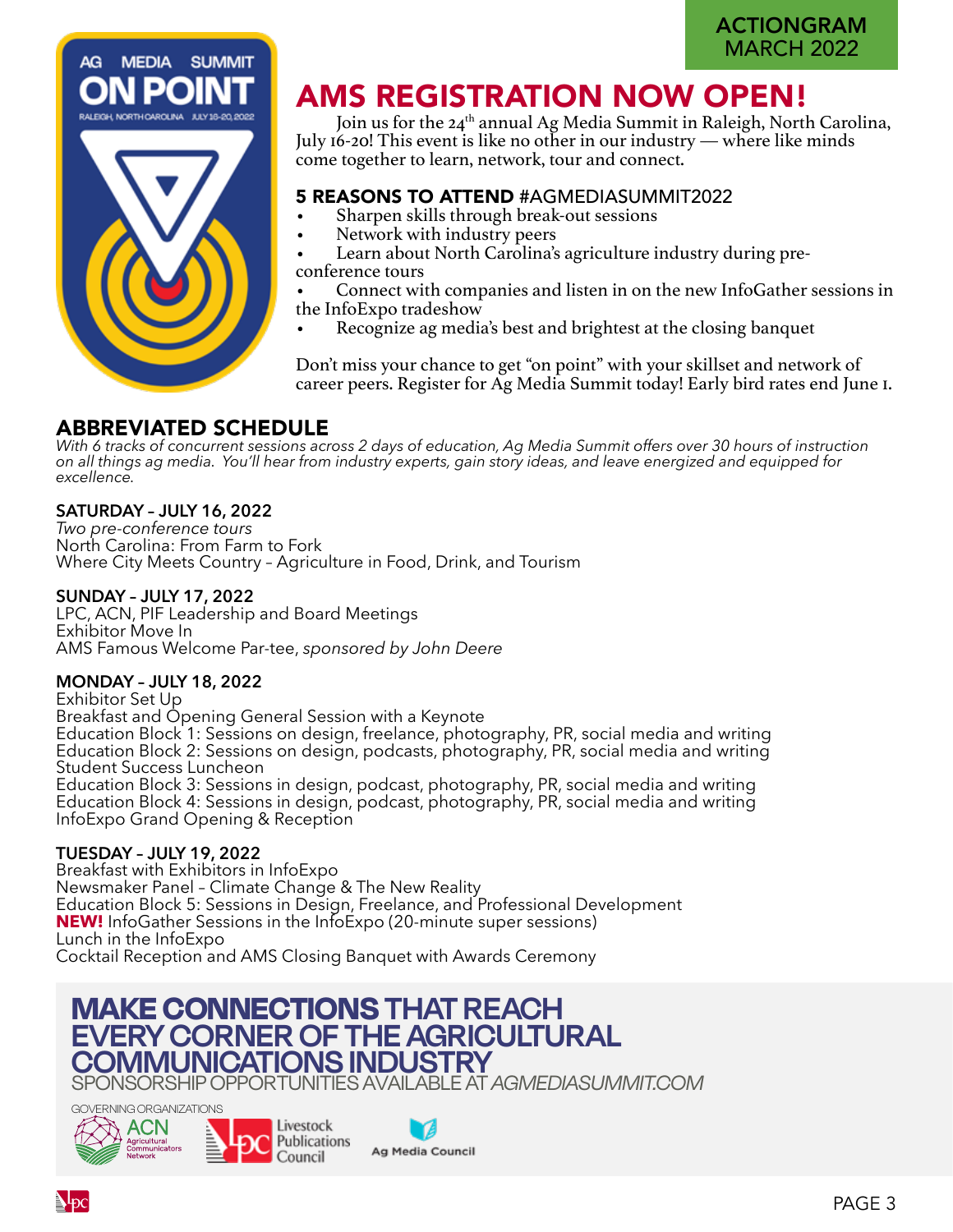#### MARCH 2022 ACTIONGRAM

# LPC LUNCHEON AT [THE CATTL](https://bit.ly/2022NCBALuncheon)E INDUSTRY CONVENTION





THANK YOU, NATIONAL CATTLEMEN'S BEEF ASSOCIATION *(2022 LUNCHEON SPONSOR)*  Don Schiefelbein, 2022 NCBA President, welcomed attendees and addressed the sold-out crowd. In part, he thanked media for attending the Cattle Industry Convention and covering issues in the beef industry. Our thanks to NCBA for continuing this partnership with LPC! The luncheon serves as an excellent networking event and opportunity to recognize some of LPC's largest award winners for the year.





#### SHAUNA HERMEL, 2022 HALL OF FAME

Shauna Hermel, *Angus Beef Bulletin*, was named the 2022 LPC Hall of Fame Inductee.

At the American Angus Association, Hermel has served as editor of the *Angus Journal* and *Angus Beef Bulletin.*  She has won multiple awards for writing, photography, and service to the beef industry. Additionally, Hermel has served on the LPC Board of Directors and in leadership for Ag Media Summit. Also notable, Hermel has diligently mentored many in the agricultural communications field.

*Hermel will be formally honored at the 2022 Ag Media Summit in Raleigh, NC.* 

DR. DAVE NICHOLS, 2022 HEADLINER

Dr. Nichols, K-State Department of Animal Sciences & Industry, will receive the 2022 LPC Headliner Award.

In his 40-plus years at K-State, he has instructed more than 15,000 students. In addition to his award-winning work in the classroom, Nichols has served as academic advisor to thousands of ASI students, averaging around 70 students annually. He has excelled in this role making it a priority to really know and understand each student.

*Nichols will be formally honored at the 2022 Ag Media Summit in Raleigh, NC.* 

*Photos by Morgan Boecker, Certified Angus Beef. Facebook live stream facilitated by Miranda Hoag, Charolais Journal.*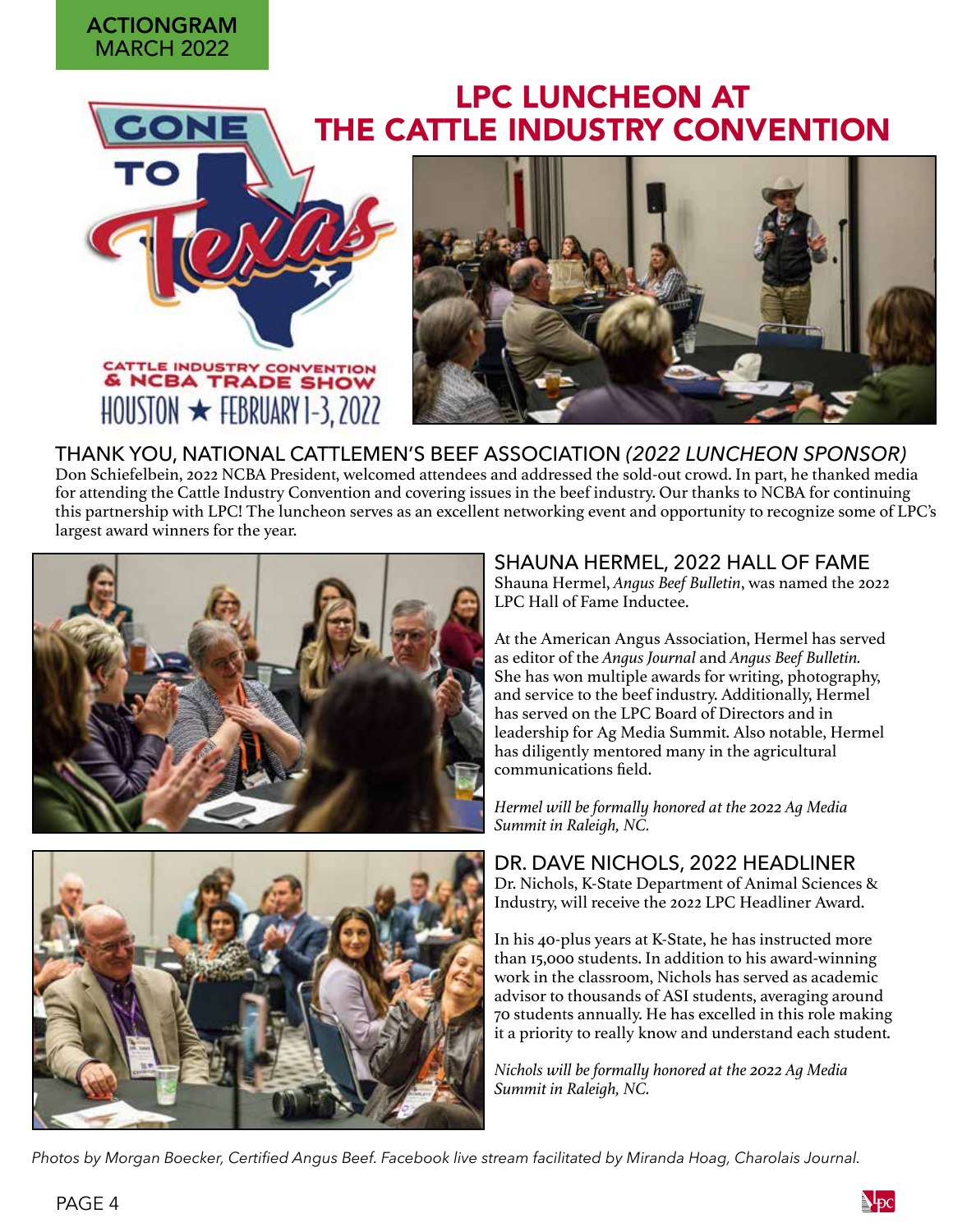# PREPARING TO PREVENT BURNOUT

### *TIPS FROM MICHELLE BUFKIN HORTON, ARKANSAS CATTLEMEN'S ASSOCIATION*

In the agriculture industry, especially in the communications sector, it is incredibly easy to get busy because of our profound love of the work. However, do not confuse busyness and burnout.

"We define burnout as the experience of being overwhelmed and exhausted by everything you have to do, and yet somehow still worrying that you're not doing enough," explained Emily and Amelia Nagoski in their book, *Burnout: The Secret to Unlocking the Stress Cycle.* 

I know as I enter my busiest season for work, I will feel some level of burnout. The best way to prevent burnout is to anticipate and prepare for it.

As a writer that commonly pitches topics, I know when I am busy and on the verge of burning out, I am not in the right head-space to be creative. In the notes app on my phone is a list of possible evergreen topics for my various

# "Utilize the times you are creative to prepare for those times you may feel less creative."

publication ties that I feel comfortable writing about. There is a similar list of social media posts. This is me preparing to be creative – whenever I have a promising idea it goes onto the list in as detailed as possible for when it is needed.

Take a break, stop what you are doing,

and walk away. This one is counter-intuitive and obvious all at the same time. If we refer to the definition of burnout, it is when we feel exhausted and overwhelmed by all we must do. It can be hard to walk away when the to-do list is pages long. But I have found taking a break completely – closing my computer, putting my phone down and going for a walk, playing with my dogs, talking to my spouse – all put me in a better space to pick it back up. You may even have a fresh idea or perspective when you give your brain the chance to think about other things.

The Nagoski sisters explain that using grit or self-control to stay focused and productive every minute of every day is ineffective and can be potentially dangerous. Remember to take breaks and utilize the times you are creative to prepare for those times you may feel less creative.

I will leave you with this gem from Tyla Tharp in her book, *The Creative Habit: Learn it and Use it for Life*. "When you're in a rut, you have to question everything except your ability to get out of it."



# MARCH 23 COFFEE AND COLLAB

[JOIN ZOOM MEETING](https://ksu.zoom.us/j/92825371662?pwd=WnJjc0tXS284UWwyWC8rN1JNbFNDQT09
) MEETING ID: 921 0923 6527 PASSCODE: LPCCOFFEE

Join us for the March Coffee and Collaboration on TikTok. We'll hear from Tracy Goretska, Goretska Livestock, and JD Rosman, Oklahoma Youth Expo and Cattlemen's Congress, on the social platform and utilizing it in social strategy.

#LPCcoffee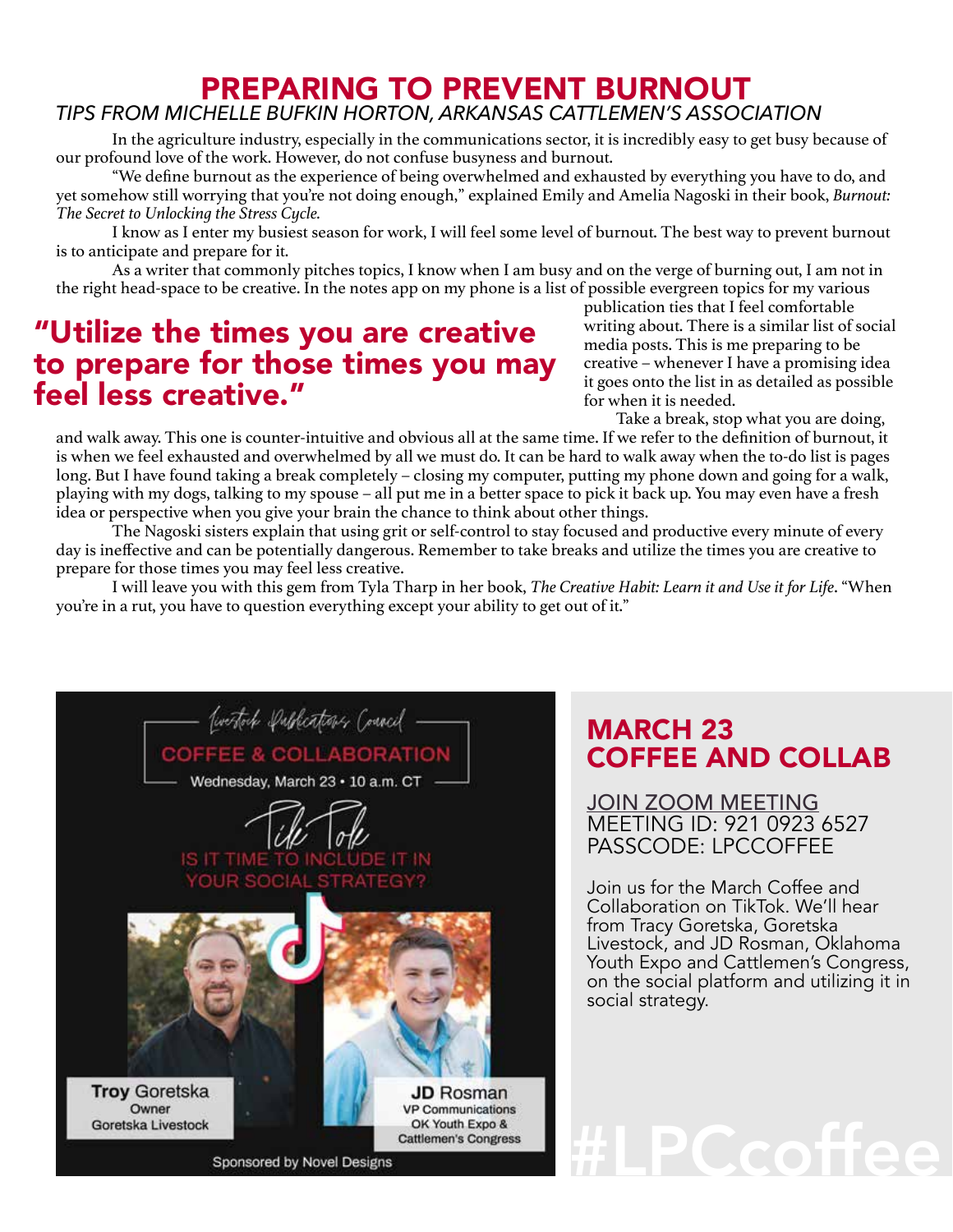## ATTEND THE IFAJ CONGRESS IN DENMARK *AND STAY FOR A UNIQUE FOURTH OF JULY CELEBRATION*



LPC members are invited to the World Congress of the International Federation of Agricultural Journalists (IFAJ) in Vingsted, Denmark, June 27 to July 3. The Congress brings together agricultural journalists and PR professionals from IFAJ's 55 member countries for five days of farm tours, presentations by experts and officials, networking and professional development. There's no better way to explore a country than being guided through its farms and food scene by local agricultural journalists, and no better way to make new friends and professional contacts.

LPC is a member of IFAJ, so you're welcome to attend the Congress. And travel to Denmark is easy for Americans no visa is required, so all you need is a passport. At press time, Denmark had lifted all COVID-19 restrictions, though you'll want to stay current on requirements for international travelers. Click [here](https://en.coronasmitte.dk/travel-rules/covidtravelrules) for details.

#### BIG PLAYER

Little Denmark is a big player in livestock. It is the headquarters of the massive Arla dairy co-op, a powerhouse in<br>the pork industry, and a leader in feed technology. In addition,

strong consumer and legislative demands have placed the Danish livestock industry at the cutting edge of sustainable and climate-smart production, providing the global industry with a look at the future.<br>Participants at the IFAJ Congress will see it all up close. Four days of farm tours provide

choices ranging from pork to potatoes, cheese plants to feed mills (including feed from starfish and black soldier fly larvae!), and plenty of dairy. An add-on pre-Congress tour of Copenhagen and area agribusinesses, and an optional post-Congress tour of the Faroe Islands round out the adventures.

**FOURTH OF JULY**<br>After the Congress, Denmark has a few more treats in store. This year, the Tour de France bicycle race will pass right by the Vingsted meeting center. Just a few hours after the end of Congress on July 3, competitors will blaze through town. Hot tip from Congress organizers: stay for lunch and experience the race!

The next day, American visitors can also enjoy a very special Fourth of July celebration in the hills of Rebild National Park, two hours from Vingsted, which hosts the largest celebration of American Independence Day outside the U.S. It's a tradition dating back to 1912, and it's followed by more celebrations in the city of Aalborg near Denmark's inland fjord.

Congress registration [and accommodatio](https://ifaj2020.dk/)ns cost \$1,200 for a single room. For more information [and prices, visit](https://rebildfesten.dk/en/rebildfesten-2022/) https://ifaj2o2o.dk/[. For deta](https://rebildfesten.dk/en/rebildfesten-2022/)ils on the Fourth of July celebration in Rebild, visit https://rebildfesten.dk/en

# "TELL US ABOUT YOURSELF" TUESDAY NEW MEMBER SPOTLIGHT OPPORTUNITY

We're kicking off the new year with a fun way to spotlight Livestock Publications Council members! Take five minutes and submit your responses to a questionnaire for your chance to be featured on LPC social media.

#### **[SUBMIT YOUR INFORMATION HERE.](https://forms.gle/stDfout8Ax9G4AJ79)**